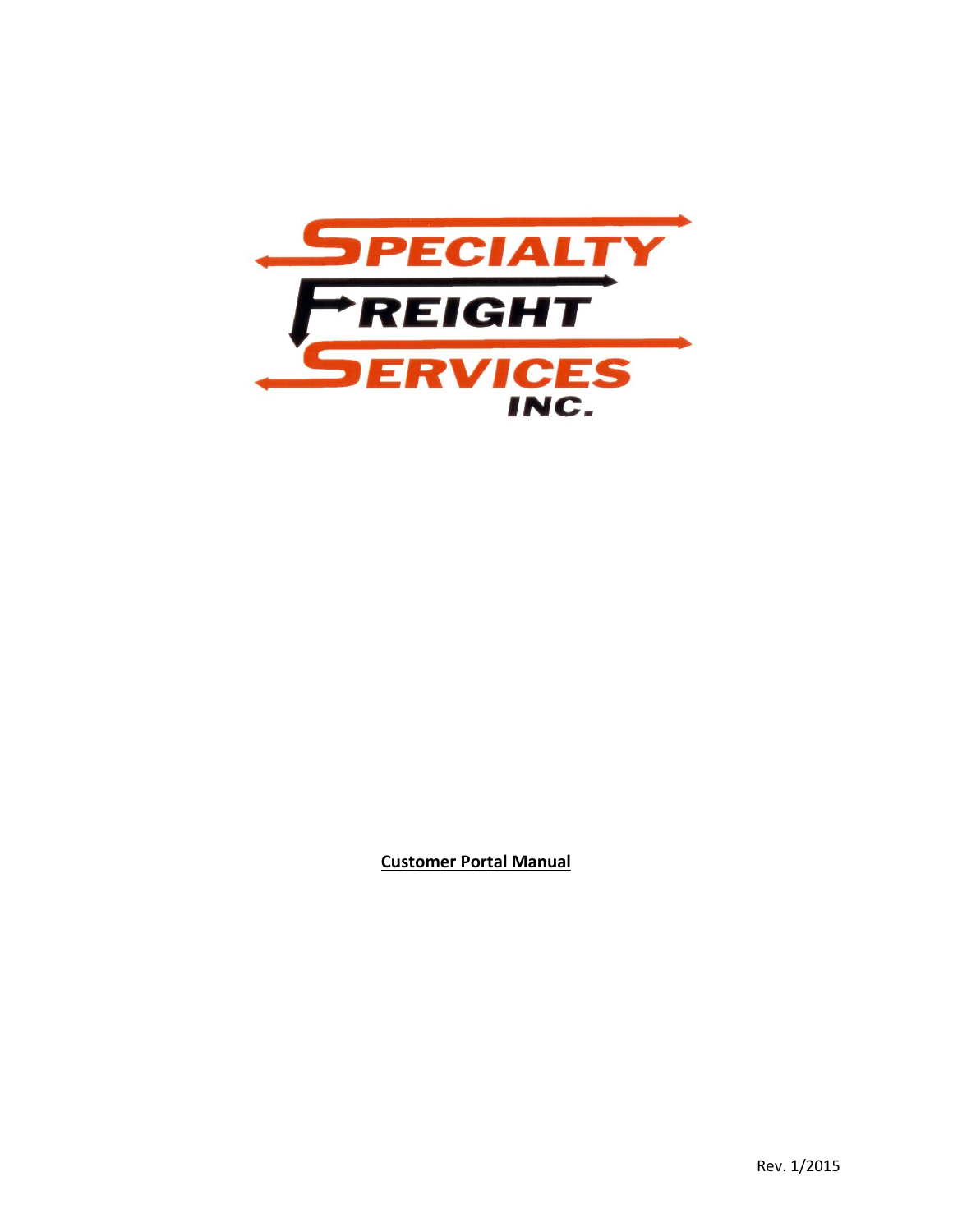# **Table of Contents**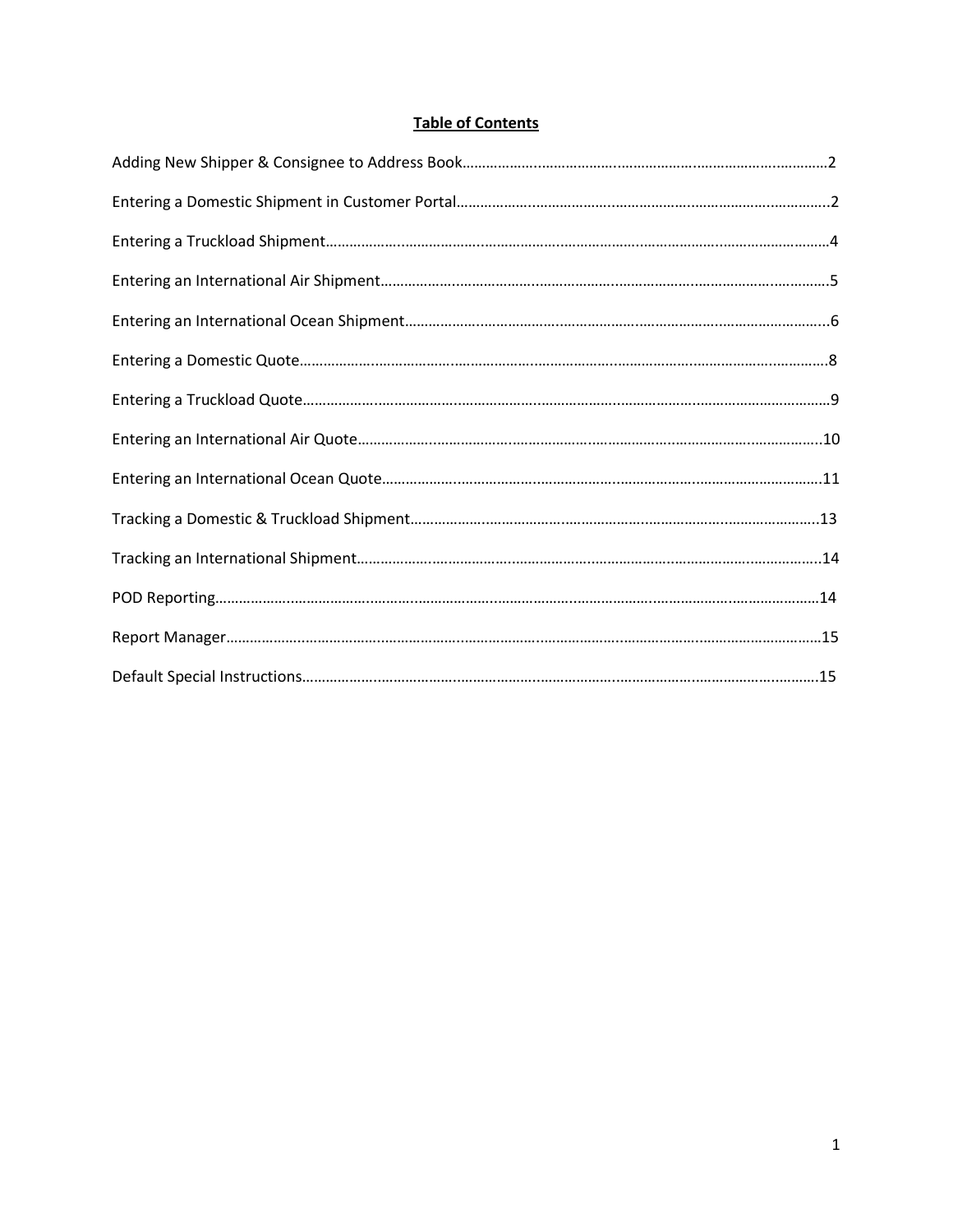#### **Adding New Shipper & Consignee to Address Book**

To add a new shipper or consignee to the address book, go to "Maintain Names and Addresses" then select "Add S/C Info".

|  | Log Off | <b>Main Menu</b> | <b>SIC List</b> | Add S/C Info |
|--|---------|------------------|-----------------|--------------|
|--|---------|------------------|-----------------|--------------|

From here enter the details of the shipper's or consignee's address. Then click "**Submit**" to save.

|                      |                               |                                      | $*$ = Required Field |
|----------------------|-------------------------------|--------------------------------------|----------------------|
|                      | S/C  in Consignee  ○ Cohipper |                                      | <b>Both</b>          |
| Name                 |                               |                                      | *                    |
| Address1             |                               |                                      |                      |
| Address <sub>2</sub> |                               |                                      |                      |
| City                 |                               |                                      | ×                    |
| State                | <-- Select one -->            | $\checkmark$<br>m                    |                      |
| Zip                  |                               |                                      |                      |
| Country              | UNITED STATES OF AMERICA      |                                      | $\star$              |
| Phone                |                               |                                      |                      |
| Fax                  |                               |                                      |                      |
| Contact              |                               |                                      | ×                    |
| Email                |                               |                                      |                      |
|                      |                               |                                      |                      |
|                      |                               |                                      |                      |
|                      |                               | Enter addresses, separated by commas |                      |
| <b>Reset</b>         | Submit                        |                                      |                      |

#### **Entering a Domestic Shipment in Customer Portal**

From the main menu select Domestic Shipment Entry and Tracking, then choose "Add Shipment" and then choose the type of shipment (Domestic, Truckload). From here details for a shipment can be entered.

| Log Off | <b>Main Menu</b> | <b>Shipment Tracking &lt;-- Add Shipment--&gt; <math>\vee</math></b> |
|---------|------------------|----------------------------------------------------------------------|

The first fields to be filled out will be the Shipper and Consignee. From this screen, you can search the address book by selecting the Get Shipper or Get Consignee buttons, or you can enter the data manually. The required fields are:

|           |                     | * Required Fields      |                                    |                   |                 |                        |                                     |                      |
|-----------|---------------------|------------------------|------------------------------------|-------------------|-----------------|------------------------|-------------------------------------|----------------------|
| ٠         | Name                | <b>Shipper</b>         |                                    |                   |                 | <b>Consignee</b>       |                                     |                      |
|           |                     | Name*                  |                                    |                   | Get Shipper     | Name*                  |                                     | <b>Get Consignee</b> |
| $\bullet$ | Address             | Address <sub>1</sub> * |                                    |                   |                 | Address <sub>1</sub> * |                                     |                      |
| $\bullet$ | City                | <b>Address 2</b>       |                                    |                   |                 | <b>Address 2</b>       |                                     |                      |
|           |                     | City*                  |                                    |                   |                 | City*                  |                                     |                      |
| ٠         | <b>State</b>        | State*                 | <-- Select one --><br>$\checkmark$ |                   |                 | State*                 | <-- Select one --><br>$\checkmark$  |                      |
|           |                     | Zip*                   |                                    |                   |                 | Zip*                   |                                     |                      |
|           | Zip                 | Country*               | <b>US</b>                          |                   |                 | Country*               | <b>US</b>                           |                      |
|           |                     | Phone*                 |                                    |                   |                 | Phone*                 |                                     |                      |
| ٠         | Country             | Fax                    |                                    |                   |                 | Fax                    |                                     |                      |
|           |                     | Contact*               |                                    |                   |                 | Contact*               |                                     |                      |
| $\bullet$ | <b>Phone Number</b> | Email                  |                                    |                   |                 | <b>Email</b>           |                                     |                      |
|           |                     | Reference#             |                                    |                   |                 | Reference#             |                                     |                      |
|           | Contact             | <b>Ref Type</b>        |                                    | $\vee$            | <b>Add More</b> | <b>Ref Type</b>        |                                     | $\vee$ Add More      |
|           |                     |                        | Add Shipper? C(check box to add)   |                   |                 |                        | Add Consignee? C (check box to add) |                      |
|           |                     |                        |                                    | <b>Trade Show</b> |                 |                        | <b>Trade Show</b>                   |                      |

\*\*\*Shortcut: When entering a new shipper or consignee, check off the Add Shipper or Add Consignee box below the entry fields. This will automatically add them to the address book.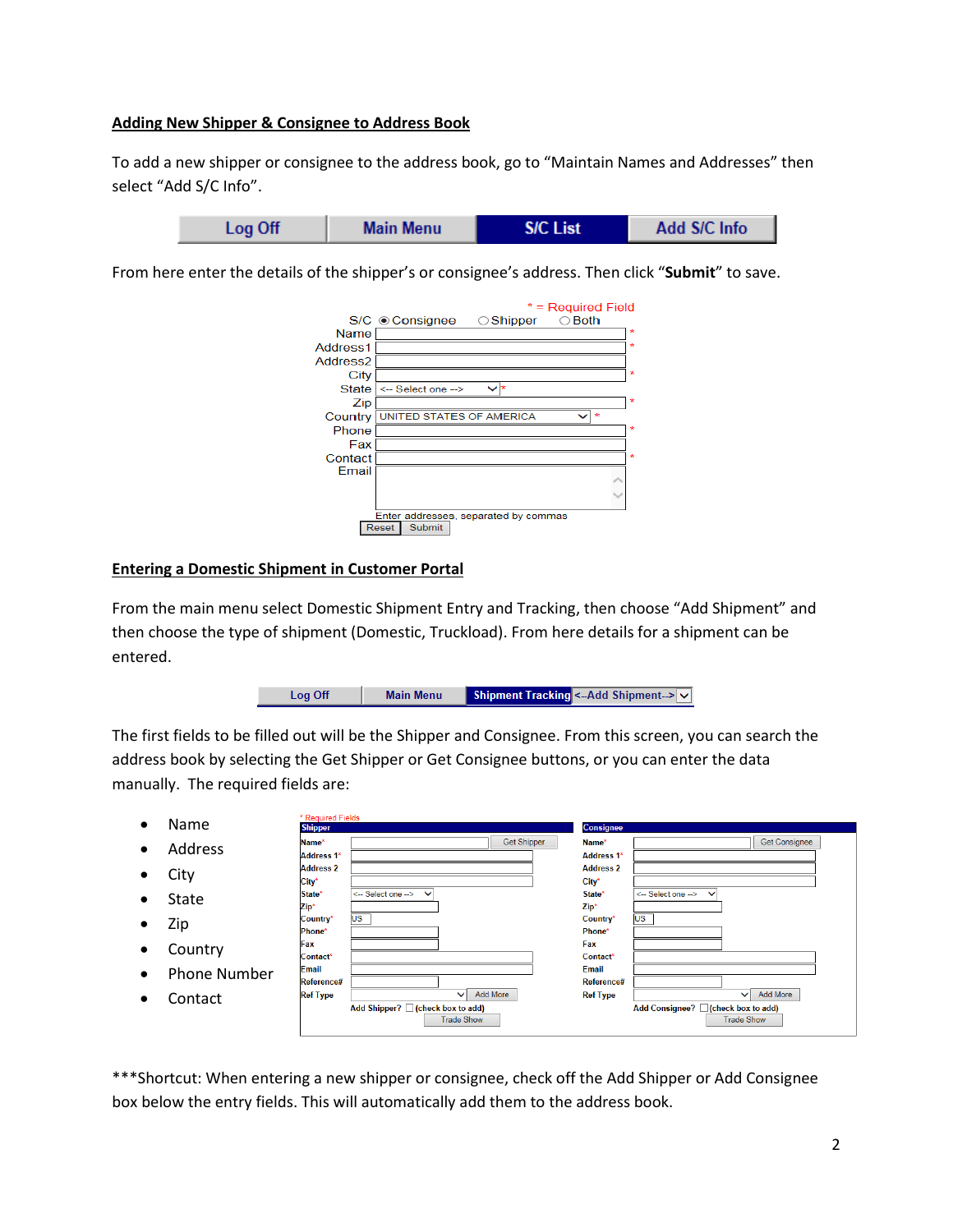The next field to enter is the bill-to. The default is the customer's bill-to address. If that is correct disregard this section, if it is not click "Get Bill-to" and choose the correct bill-to from the address book.

| Bill-To PrePaid Collect Third Party |                 |                          |  |
|-------------------------------------|-----------------|--------------------------|--|
| Bill To#                            | Get Bill-to     |                          |  |
| <b>Name</b>                         |                 | Contact                  |  |
| <b>Address</b>                      |                 | Email                    |  |
| City                                | <b>State</b>    | Zip                      |  |
| Country                             | Phone           | Fax                      |  |
| Reference#                          | <b>Ref Type</b> | Add More<br>$\checkmark$ |  |

In the Shipment Transit Information field, the shipment's details can be entered. The required fields are:

- **•** Service Level
- Shipment Date
- Shipment Time

\*Any special instructions about the shipment can be entered in the Special instructions field. Notate any piece of information that is required for the shipment to be shipped properly.

| <b>Shipment Transit Information</b> |                                    |                       |                        |
|-------------------------------------|------------------------------------|-----------------------|------------------------|
| <b>House Bill</b>                   |                                    | <b>Status</b>         | <b>Online Shipment</b> |
| Service Level*                      | <-- Select one --><br>$\checkmark$ | <b>Declared Value</b> |                        |
|                                     |                                    | <b>COD Amount</b>     |                        |
| Ship Date*                          | mm/dd/yyyy                         |                       |                        |
| Ship Time*                          | hh:mm                              |                       |                        |
| <b>Close Time</b>                   | hh:mm                              |                       |                        |
|                                     |                                    |                       |                        |
|                                     |                                    |                       |                        |
| <b>Special Instructions</b>         |                                    |                       |                        |
|                                     |                                    |                       |                        |
|                                     |                                    |                       |                        |
|                                     |                                    |                       |                        |
|                                     |                                    |                       |                        |

In the Add Freight Information field enter any information about exactly what is being shipped. Required fields are:

- Pieces
- Type
- **•** Description
- Weight
- Dimensions

To add another line item, click the Add More button.

| <b>Add Freight Information</b> |                                          |                    |        |   | Add More |
|--------------------------------|------------------------------------------|--------------------|--------|---|----------|
| <b>Pieces</b>                  | <b>Type</b>                              | <b>Description</b> | Weight | w |          |
|                                | $\leftarrow$ Select one --> $\leftarrow$ |                    |        |   |          |
|                                | $\leftarrow$ Select one --> $\leftarrow$ |                    |        |   |          |
|                                | $\leftarrow$ Select one --> $\leftarrow$ |                    |        |   |          |

When all information is entered, **click the SUBMIT button**.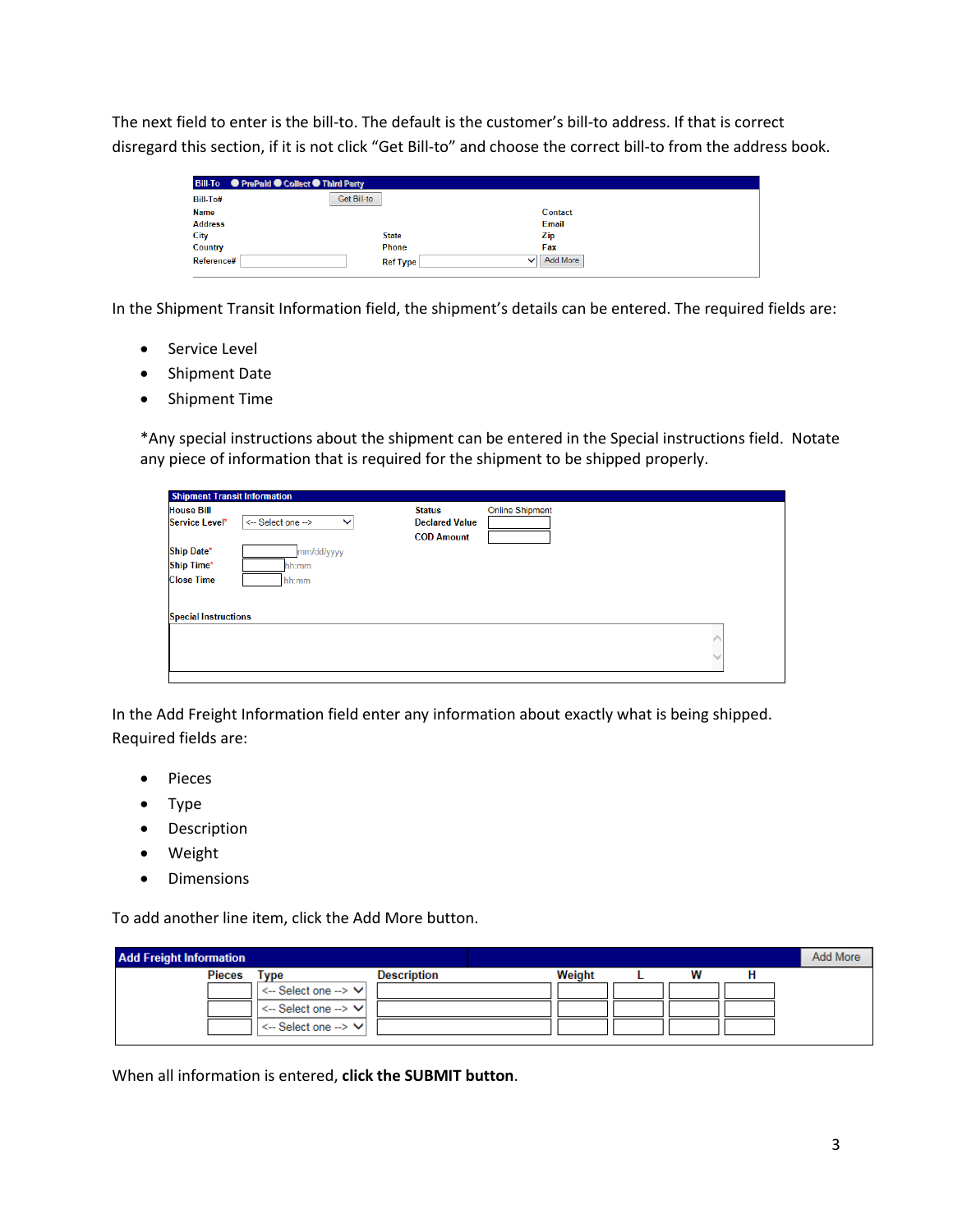| <b>Email Notifications</b> | <b>LTL BOL</b> | Attach File |
|----------------------------|----------------|-------------|
|----------------------------|----------------|-------------|

Once the shipment has been entered, the customer now has the ability to request email notifications, print out Bill of Ladings, and attach documents for operations to use.

# **Entering a Truckload Shipment**

All of the steps for entering a truckload shipment are the exact same as entering a domestic shipment (as seen above), with the exception of the "Add Freight Information" section.

The requirements for this field are:

- Pieces
- Total Weight (lb.)

Fields that can also be included are types of equipment required, load types, load lengths, and commodities.

| <b>Add Freight Information</b>      |              |                                                                                  |                    |
|-------------------------------------|--------------|----------------------------------------------------------------------------------|--------------------|
| Pieces*                             |              | $Type \left  \leftarrow$ Select one $\rightarrow \infty$                         | Total Weight (lb)* |
| <b>Handling Units</b>               |              | Handling Type $\vert \langle -\rangle$ Select one $\rightarrow \vert \vee \vert$ |                    |
| Equipment Types  <-- Select one --> | $\checkmark$ |                                                                                  |                    |
| Load Type                           | Load Length  |                                                                                  |                    |
| Commodity                           |              |                                                                                  | <b>Hazmat</b>      |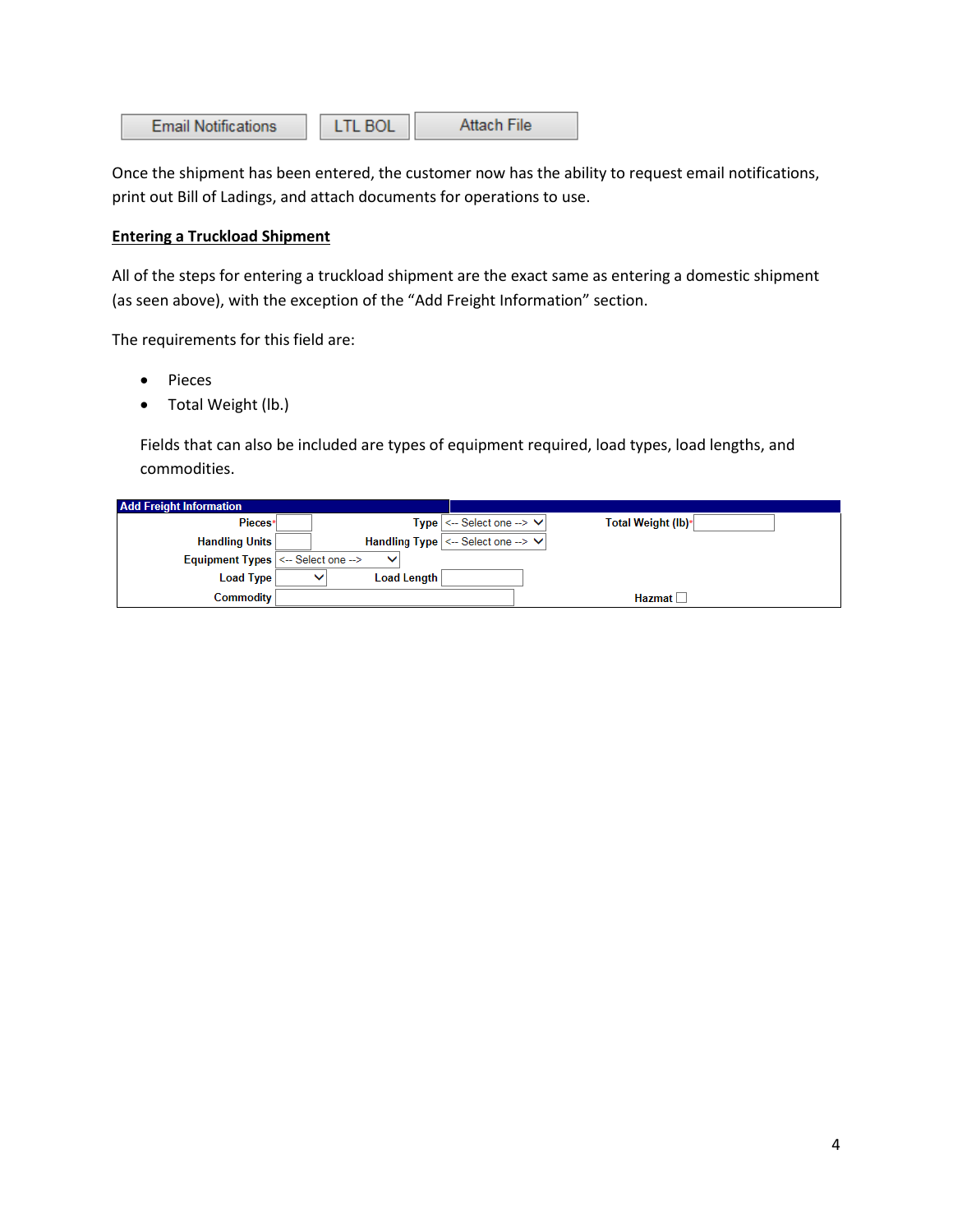#### **Entering an International Air Shipment**

From the main menu select International Shipment Entry and Tracking, then choose "Add Shipment" and then choose the type of shipment (Air Export or Import). From here, details for a shipment can be entered.



The first fields to be filled out will be the Shipper and Consignee. From this screen, you can search the address book by selecting the Get Shipper or Get Consignee buttons, or you can enter the data manually. The required fields are:

|           |                     | * Required Fields      |                                    |                   |                    |                   |                                     |
|-----------|---------------------|------------------------|------------------------------------|-------------------|--------------------|-------------------|-------------------------------------|
|           | Name                | <b>Shipper</b>         |                                    |                   |                    | <b>Consignee</b>  |                                     |
|           | Address             | Name*                  |                                    |                   | <b>Get Shipper</b> | Name*             | <b>Get Consignee</b>                |
| ٠         |                     | Address <sub>1</sub> * |                                    |                   |                    | <b>Address 1*</b> |                                     |
| ٠         | City                | <b>Address 2</b>       |                                    |                   |                    | <b>Address 2</b>  |                                     |
|           |                     | City*                  |                                    |                   |                    | City*             |                                     |
|           | State               | State*                 | <-- Select one --><br>$\checkmark$ |                   |                    | State*            | <-- Select one --><br>$\checkmark$  |
|           |                     | Zip*                   |                                    |                   |                    | Zip*              |                                     |
| ٠         | Zip                 | Country*               | <b>US</b>                          |                   |                    | Country*          | US                                  |
|           |                     | Phone*                 |                                    |                   |                    | Phone*            |                                     |
| ٠         | Country             | Fax                    |                                    |                   |                    | Fax               |                                     |
|           |                     | Contact*               |                                    |                   |                    | Contact*          |                                     |
| $\bullet$ | <b>Phone Number</b> | <b>Email</b>           |                                    |                   |                    | <b>Email</b>      |                                     |
|           |                     | Reference#             |                                    |                   |                    | Reference#        |                                     |
| ٠         | Contact             | <b>Ref Type</b>        |                                    | $\vee$ l          | <b>Add More</b>    | <b>Ref Type</b>   | Add More<br>◡                       |
|           |                     |                        | Add Shipper? □ (check box to add)  |                   |                    |                   | Add Consignee? C (check box to add) |
|           |                     |                        |                                    | <b>Trade Show</b> |                    |                   | <b>Trade Show</b>                   |

In the Shipment Transit Information Section, the following information is required:

.<br>Kimalandar al-maran

- **•** Service Level
- Shipment Date
- Shipment Time

\*Any special instructions about the shipment can be entered in the Special Instructions field. Notate any piece of information that is required for the shipment to be shipped properly.

| <b>House Bill</b>           |                                    | <b>Status</b>         | <b>Online Shipment</b> |              |
|-----------------------------|------------------------------------|-----------------------|------------------------|--------------|
| Service Level*              | <-- Select one --><br>$\checkmark$ | <b>Declared Value</b> |                        |              |
|                             |                                    | <b>COD Amount</b>     |                        |              |
| Ship Date*                  | mm/dd/yyyy                         |                       |                        |              |
| <b>Ship Time*</b>           | hh:mm                              |                       |                        |              |
| <b>Close Time</b>           | hh:mm                              |                       |                        |              |
|                             |                                    |                       |                        |              |
|                             |                                    |                       |                        |              |
| <b>Special Instructions</b> |                                    |                       |                        |              |
|                             |                                    |                       |                        |              |
|                             |                                    |                       |                        |              |
|                             |                                    |                       |                        | $\checkmark$ |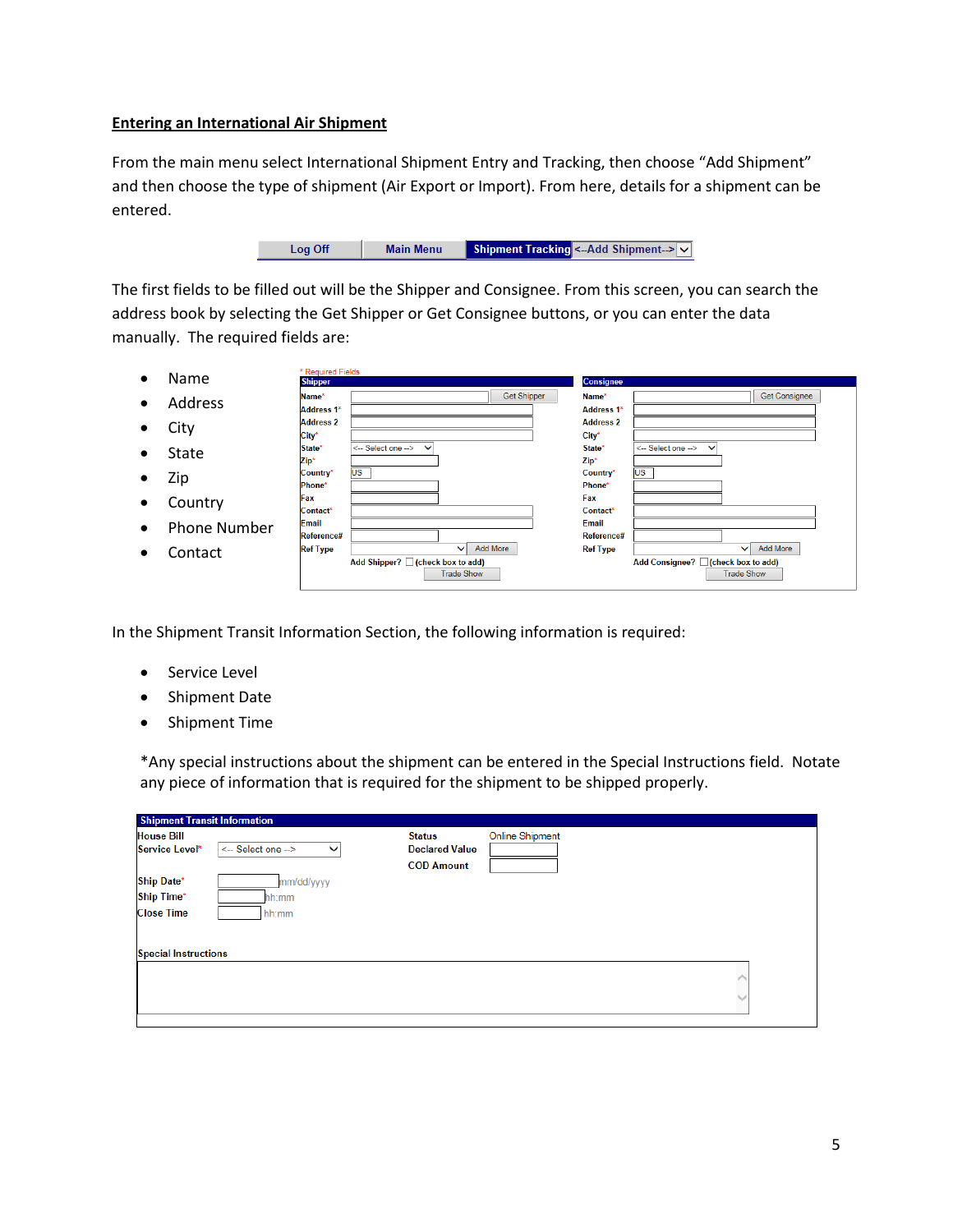Within the "Add Freight Information" field, the following areas are required:

- Pieces
- Type
- Description
- Weight
- Dimensions

|             | <b>Add Freight Information</b>             |             |        |      |      |  | Add More |
|-------------|--------------------------------------------|-------------|--------|------|------|--|----------|
| Pieces Type |                                            | Description | Weight |      |      |  |          |
|             | <-- Select one --> V                       |             |        | Ib   | l in |  |          |
|             | $\leftarrow$ Select one $\rightarrow \vee$ |             |        | l Ib | l In |  |          |
|             | $\leftarrow$ Select one $\rightarrow \vee$ |             |        | l Ib | l In |  |          |

When all information is entered, **click the SUBMIT button**.

| <b>Email Notifications</b> | Tracking Notes | Attach File |
|----------------------------|----------------|-------------|
|----------------------------|----------------|-------------|

Once the shipment has been entered, the customer now has the ability to request email notifications, see tracking notes, and attach documents for operations to use.

#### **Entering an International Ocean Shipment**

From the main menu select International Shipment Entry and Tracking, then choose "Add Shipment" and then choose the type of shipment (Ocean Export or Import). From here details for a shipment can be entered.

| Log Off | <b>Main Menu</b> | Shipment Tracking <-- Add Shipment--> v |
|---------|------------------|-----------------------------------------|
|         |                  |                                         |

The first fields to be filled out will be the Shipper and Consignee. From this screen, you can search the address book by selecting the Get Shipper or Get Consignee buttons, or you can enter the data manually. The required fields are:

| $\bullet$ | Name                | * Required Fields |                                    |                   |                    |                      |                                    |
|-----------|---------------------|-------------------|------------------------------------|-------------------|--------------------|----------------------|------------------------------------|
|           |                     | <b>Shipper</b>    |                                    |                   |                    | <b>Consignee</b>     |                                    |
|           | <b>Address</b>      | Name*             |                                    |                   | <b>Get Shipper</b> | Name*                | <b>Get Consignee</b>               |
| $\bullet$ |                     | <b>Address 1*</b> |                                    |                   |                    | <b>Address 1*</b>    |                                    |
| $\bullet$ | City                | <b>Address 2</b>  |                                    |                   |                    | <b>Address 2</b>     |                                    |
|           |                     | City*             |                                    |                   |                    | City*                |                                    |
|           | <b>State</b>        | State*            | <-- Select one --><br>$\checkmark$ |                   |                    | State*               | <-- Select one --><br>$\checkmark$ |
|           |                     | Zip*              |                                    |                   |                    | Zip*                 |                                    |
| $\bullet$ | Zip                 | Country*          | <b>US</b>                          |                   |                    | Country <sup>*</sup> | <b>US</b>                          |
|           |                     | Phone*            |                                    |                   |                    | Phone*               |                                    |
| $\bullet$ | Country             | Fax               |                                    |                   |                    | Fax                  |                                    |
|           |                     | Contact*          |                                    |                   |                    | Contact*             |                                    |
| $\bullet$ | <b>Phone Number</b> | Email             |                                    |                   |                    | <b>Email</b>         |                                    |
|           |                     | Reference#        |                                    |                   |                    | Reference#           |                                    |
| $\bullet$ | Contact             | <b>Ref Type</b>   |                                    | ◡                 | Add More           | <b>Ref Type</b>      | Add More<br>◡                      |
|           |                     |                   | Add Shipper? □ (check box to add)  |                   |                    |                      | Add Consignee? C(check box to add) |
|           |                     |                   |                                    | <b>Trade Show</b> |                    |                      | <b>Trade Show</b>                  |
|           |                     |                   |                                    |                   |                    |                      |                                    |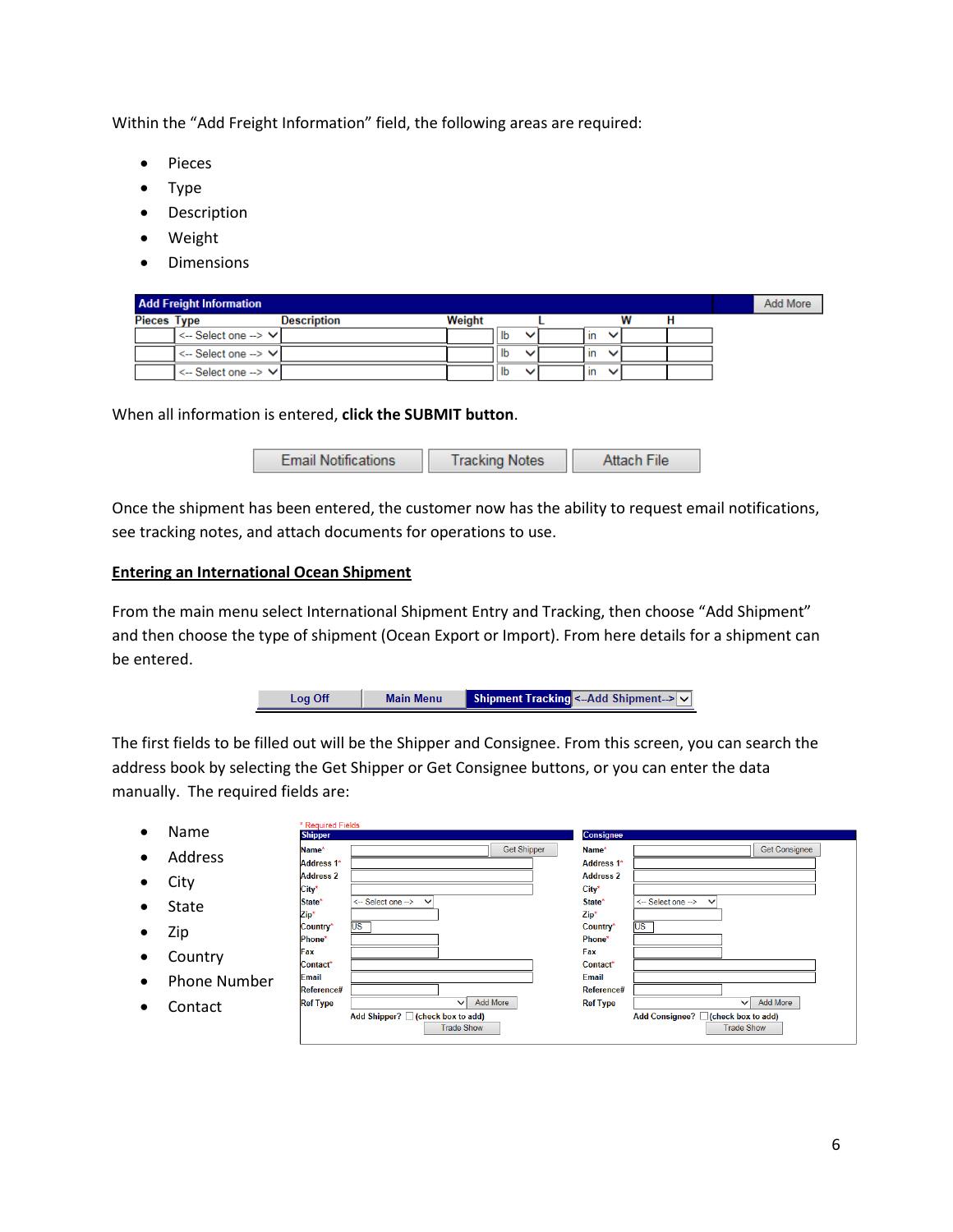In the Shipment Transit Information Section, the following information is required:

- **•** Service Level
- Shipment Date
- Shipment Time
- Must specify if shipment is Full Container Load (FCL) or Less than Container Load (LCL)

\*Any special instructions about the shipment can be entered in the Special Instructions field. Notate any piece of information that is required for the shipment to be shipped properly.

| <b>Shipment Transit Information</b>  |                                       |                        |  |
|--------------------------------------|---------------------------------------|------------------------|--|
| <b>House Bill</b>                    | <b>Status</b>                         | <b>Online Shipment</b> |  |
| <-- Select one --><br>Service Level* | <b>Declared Value</b><br>$\checkmark$ |                        |  |
|                                      | <b>COD Amount</b>                     |                        |  |
| Ship Date*                           | mm/dd/yyyy                            |                        |  |
| <b>Ship Time*</b><br>hh:mm           |                                       |                        |  |
| <b>Close Time</b><br>hh:mm           |                                       |                        |  |
|                                      |                                       |                        |  |
| <b>Special Instructions</b>          |                                       |                        |  |
|                                      |                                       |                        |  |
|                                      |                                       |                        |  |
|                                      |                                       |                        |  |
|                                      |                                       |                        |  |

Within the "Add Freight Information" field, the following areas are required:

- Pieces
- Type
- Description
- Weight
- Dimensions

|             | <b>Add Freight Information</b> |                    |        |    |  |      |              |   |  | Add More |
|-------------|--------------------------------|--------------------|--------|----|--|------|--------------|---|--|----------|
| Pieces Type |                                | <b>Description</b> | Weight |    |  |      |              | w |  |          |
|             | .<-- Select one --> ∨l         |                    |        | lb |  | l ın | $\checkmark$ |   |  |          |
|             | <-- Select one --> $\vee$      |                    |        | lb |  | l ın | $\check{ }$  |   |  |          |
|             | <-- Select one --> VI          |                    |        | lb |  | l ın |              |   |  |          |

When all information is entered, **click the SUBMIT button**.

| <b>Email Notifications</b> | Tracking Notes. | Attach File |
|----------------------------|-----------------|-------------|
|----------------------------|-----------------|-------------|

Once the shipment has been entered, the customer now has the ability to request email notifications, see tracking notes, and attach documents for operations to use.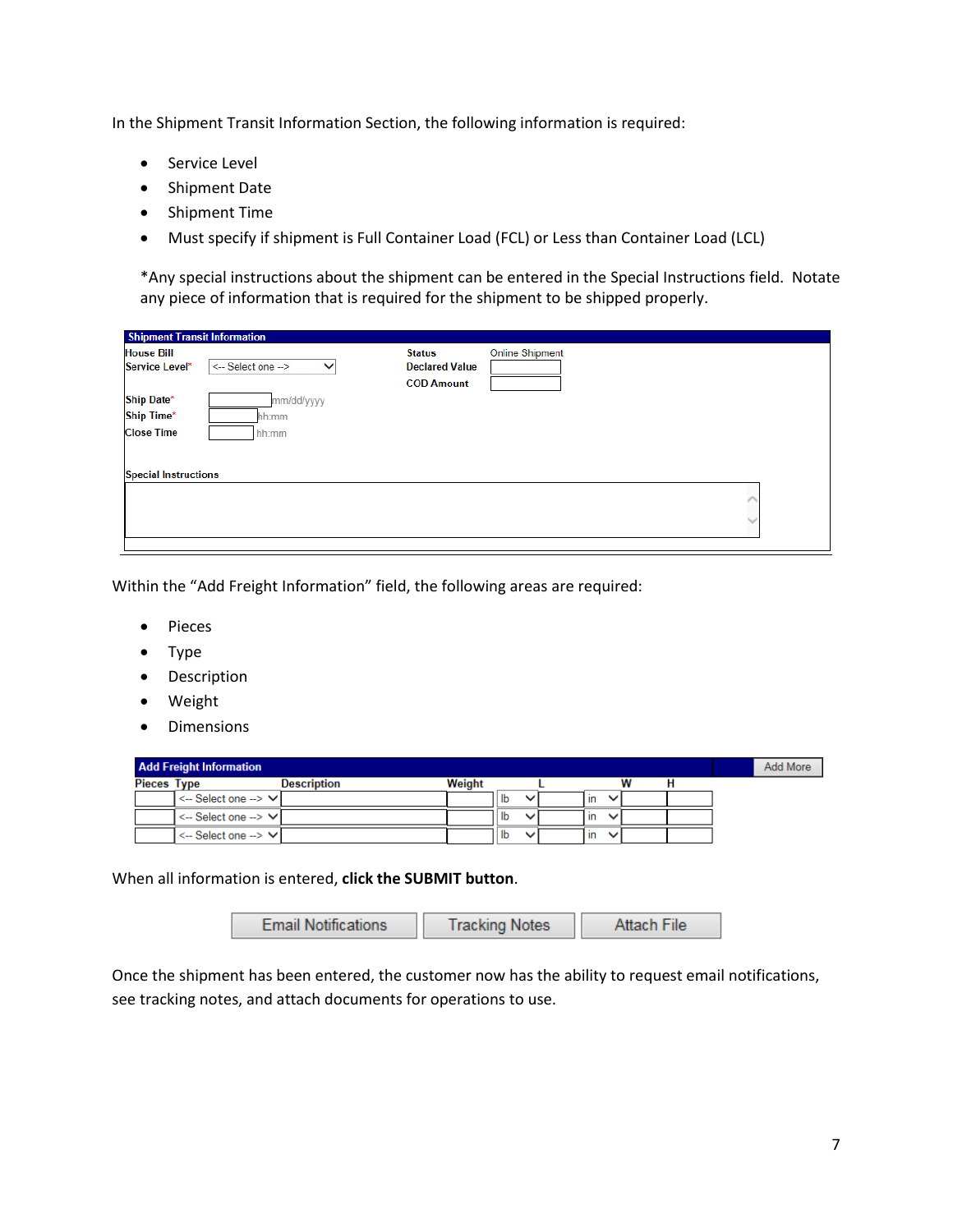#### **Entering a Domestic Quote**

From the main menu select Domestic Quote Entry and Tracking, then choose "Add Estimate" and then choose the type of estimate (Domestic, Truckload). From here details for a quote can be entered.

Log Off Main Menu Estimate Tracking <-- Add Estimate--> V

The first fields to be filled out will be the Shipper and Consignee. From this screen, you can search the address book by selecting the Get Shipper or Get Consignee buttons, or you can enter the data manually. The required fields are:

|           |                     | * Required Fields |                                    |                   |                 |                      |                                    |  |
|-----------|---------------------|-------------------|------------------------------------|-------------------|-----------------|----------------------|------------------------------------|--|
| $\bullet$ | Name                | <b>Shipper</b>    |                                    |                   |                 | <b>Consignee</b>     |                                    |  |
|           |                     | Name*             |                                    |                   | Get Shipper     | Name*                | <b>Get Consignee</b>               |  |
| $\bullet$ | Address             | <b>Address 1*</b> |                                    |                   |                 | <b>Address 1*</b>    |                                    |  |
|           |                     | <b>Address 2</b>  |                                    |                   |                 | <b>Address 2</b>     |                                    |  |
|           | City                | City*             |                                    |                   |                 | City*                |                                    |  |
|           |                     | State*            | <-- Select one --><br>$\checkmark$ |                   |                 | State <sup>*</sup>   | <-- Select one --><br>$\checkmark$ |  |
|           | <b>State</b>        | Zip*              |                                    |                   |                 | Zip*                 |                                    |  |
|           |                     | Country*          | US                                 |                   |                 | Country <sup>*</sup> | US                                 |  |
|           | Zip                 | Phone*            |                                    |                   |                 | Phone*               |                                    |  |
|           |                     | Fax               |                                    |                   |                 | Fax                  |                                    |  |
| ٠         | Country             | Contact*          |                                    |                   |                 | Contact*             |                                    |  |
|           |                     | Email             |                                    |                   |                 | Email                |                                    |  |
| $\bullet$ | <b>Phone Number</b> | Reference#        |                                    |                   |                 | Reference#           |                                    |  |
|           |                     | <b>Ref Type</b>   |                                    | ◡                 | <b>Add More</b> | <b>Ref Type</b>      | <b>Add More</b><br>◡               |  |
|           | Contact             |                   | Add Shipper? Check box to add)     |                   |                 |                      | Add Consignee? C(check box to add) |  |
|           |                     |                   |                                    | <b>Trade Show</b> |                 |                      | <b>Trade Show</b>                  |  |

The next field to enter is the bill-to. The default is the customer's bill-to address. If that is correct disregard this section, if it is not, click "Get Bill-to" and choose the correct bill-to from the address book.

| Bill-To PrePaid Collect Third Party |                 |               |  |
|-------------------------------------|-----------------|---------------|--|
| Bill To#                            | Get Bill-to     |               |  |
| <b>Name</b>                         |                 | Contact       |  |
| <b>Address</b>                      |                 | Email         |  |
| City                                | <b>State</b>    | Zip           |  |
| <b>Country</b>                      | <b>Phone</b>    | Fax           |  |
| Reference#                          | <b>Ref Type</b> | Add More<br>ັ |  |

In the Shipment Transit Information field, the shipment's details can be entered. The required fields are:

- Service Level
- Shipment Date
- Shipment Time

\*Any special instructions about the shipment can be entered in the Special instruction field. Notate any piece of information that is required for the shipment to be shipped properly.

| <b>House Bill</b>           |                         | <b>Status</b>         | <b>Online Shipment</b> |  |
|-----------------------------|-------------------------|-----------------------|------------------------|--|
| Service Level*              | <-- Select one --><br>◡ | <b>Declared Value</b> |                        |  |
|                             |                         | <b>COD Amount</b>     |                        |  |
| Ship Date*                  | mm/dd/yyyy              |                       |                        |  |
| Ship Time*                  | hh:mm                   |                       |                        |  |
| <b>Close Time</b>           | hh:mm                   |                       |                        |  |
| <b>Special Instructions</b> |                         |                       |                        |  |
|                             |                         |                       |                        |  |
|                             |                         |                       |                        |  |
|                             |                         |                       |                        |  |
|                             |                         |                       |                        |  |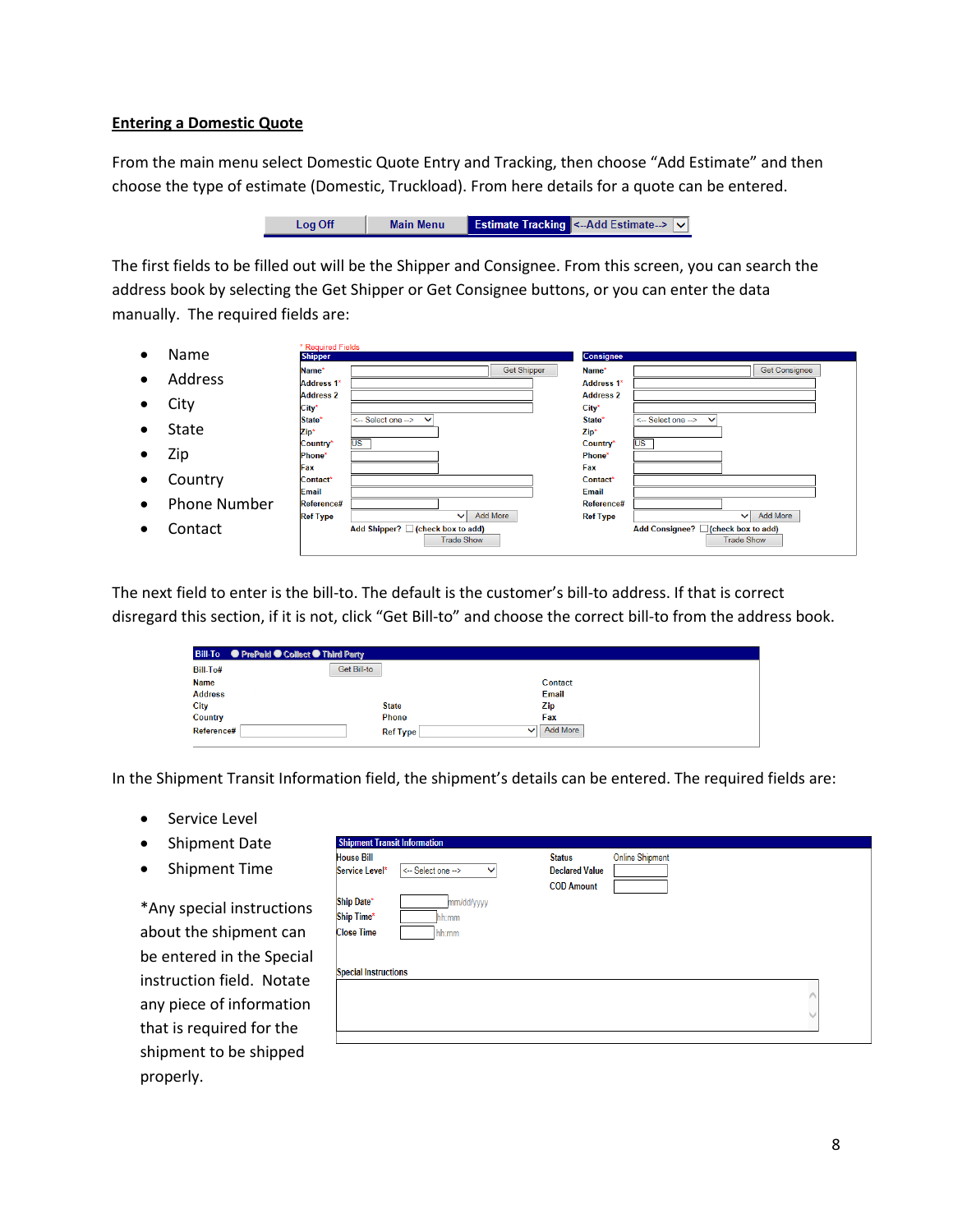In the Add Freight Information field enter any information about exactly what is being shipped. Required fields are:

- Pieces
- Type
- Description
- Weight
- Dimensions

To add another line item, click the Add More button.

| <b>Add Freight Information</b> |                                          |                    |        |   | Add More |
|--------------------------------|------------------------------------------|--------------------|--------|---|----------|
| <b>Pieces</b>                  | Type                                     | <b>Description</b> | Weight | w |          |
|                                | $\leftarrow$ Select one --> $\leftarrow$ |                    |        |   |          |
|                                | $\leftarrow$ Select one --> $\leftarrow$ |                    |        |   |          |
|                                | $\leq$ -- Select one --> $\vee$          |                    |        |   |          |

When all information is entered, **click the SUBMIT button**.

| <b>Email Notifications</b> |  |
|----------------------------|--|

Once the shipment has been entered, the customer now has the ability to request email notifications, print out Bill of Ladings, and attach documents for operations to use.

### **Entering a Truckload Quote**

All of the steps for entering a truckload quote are the exact same as entering a domestic quote (as seen above), with the exception of the "Add Freight Information" section.

The requirements for this field are:

- Pieces
- Total Weight (lb.)

Fields that can also be included are types of equipment required, load types, load lengths, and commodities.

| <b>Add Freight Information</b>      |              |                                                                                                     |                    |  |
|-------------------------------------|--------------|-----------------------------------------------------------------------------------------------------|--------------------|--|
| Pieces*                             |              | $Type \left  \leftarrow$ Select one $\rightarrow \infty$                                            | Total Weight (lb)* |  |
| <b>Handling Units</b>               |              | Handling Type $\left  \left( \left. \cdots \right. \right. \right $ Select one $\rightarrow \infty$ |                    |  |
| Equipment Types  <-- Select one --> | $\checkmark$ |                                                                                                     |                    |  |
| Load Type                           | Load Length  |                                                                                                     |                    |  |
| Commodity                           |              |                                                                                                     | <b>Hazmat</b>      |  |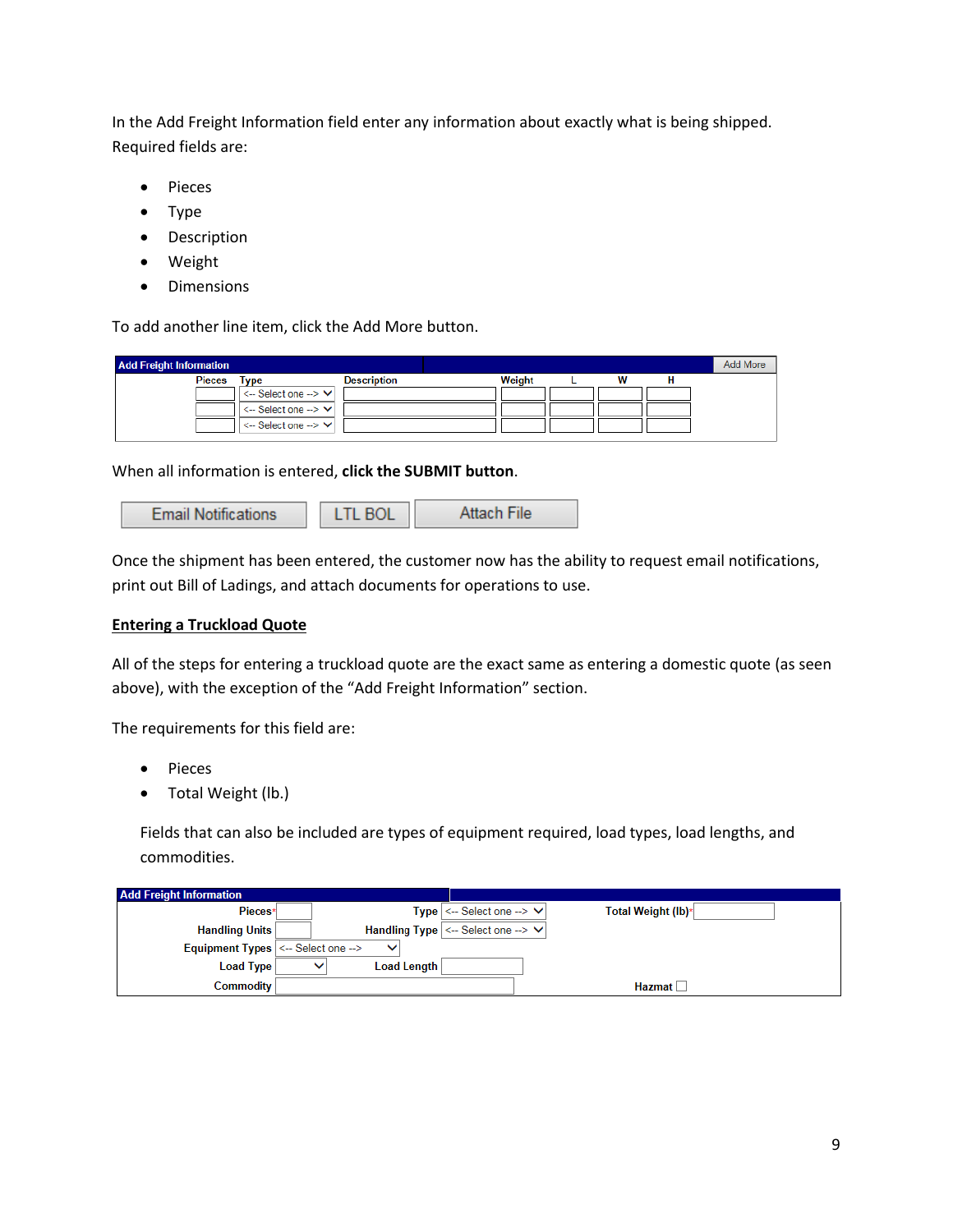#### **Entering an International Air Quote**

From the main menu select International Quote Entry and Tracking, then choose "Add Estimate" and then choose the type of estimate (Air Export or Import). From here details for a quote can be entered.

> **Estimate Tracking <-- Add Estimate-> V** Log Off **Main Menu**

The first fields to be filled out will be the Shipper and Consignee. From this screen, you can search the address book by selecting the Get Shipper or Get Consignee buttons, or you can enter the data manually. The required fields are:

|                           |                         | * Required Fields      |                                    |                        |          |
|---------------------------|-------------------------|------------------------|------------------------------------|------------------------|----------|
| $\bullet$                 | Name                    | <b>Shipper</b>         |                                    | <b>Consignee</b>       |          |
|                           |                         | Name*                  | <b>Get Shipper</b>                 | Name*                  |          |
| $\bullet$                 | Address                 | Address <sub>1</sub> * |                                    | Address <sub>1</sub> * |          |
| $\bullet$                 | City                    | <b>Address 2</b>       |                                    | <b>Address 2</b>       |          |
|                           |                         | City*                  |                                    | City*                  |          |
|                           |                         | State*                 | <-- Select one --><br>$\checkmark$ | State*                 | <- Seler |
| <b>State</b><br>$\bullet$ |                         | Zip*                   |                                    | Zip*                   |          |
| $\bullet$                 | Zip                     | Country*               | <b>US</b>                          | Country <sup>*</sup>   | US       |
|                           |                         | Phone*                 |                                    | Phone*                 |          |
| $\bullet$                 | Country                 | Fax                    |                                    | Fax                    |          |
|                           |                         | Contact*               |                                    | Contact*               |          |
|                           | Districts Materials and | <b>Email</b>           |                                    | <b>Email</b>           |          |

.<br>Reference#

**Ref Type** 

- Phone Number
- Contact

Email **Reference#** V Add More **Ref Type** V Add More Add Shipper? C(check box to add) **Add Consignee?** (check box to add) **Trade Show Trade Show** 

Get Consignee

In the Shipment Transit Information Section, the following information is required:

- **•** Service Level
- Shipment Date
- Shipment Time

\*Any special instructions about the shipment can be entered in the Special instruction field. Notate any piece of information that is required for the shipment to be shipped properly.

| <b>Shipment Transit Information</b> |                                    |                       |                        |
|-------------------------------------|------------------------------------|-----------------------|------------------------|
| <b>House Bill</b>                   |                                    | <b>Status</b>         | <b>Online Shipment</b> |
| Service Level*                      | <-- Select one --><br>$\checkmark$ | <b>Declared Value</b> |                        |
|                                     |                                    | <b>COD Amount</b>     |                        |
| Ship Date*                          | mm/dd/yyyy                         |                       |                        |
| Ship Time*                          | hh:mm                              |                       |                        |
| <b>Close Time</b>                   | hh:mm                              |                       |                        |
|                                     |                                    |                       |                        |
| <b>Special Instructions</b>         |                                    |                       |                        |
|                                     |                                    |                       |                        |
|                                     |                                    |                       |                        |
|                                     |                                    |                       | $\checkmark$           |
|                                     |                                    |                       |                        |
|                                     |                                    |                       |                        |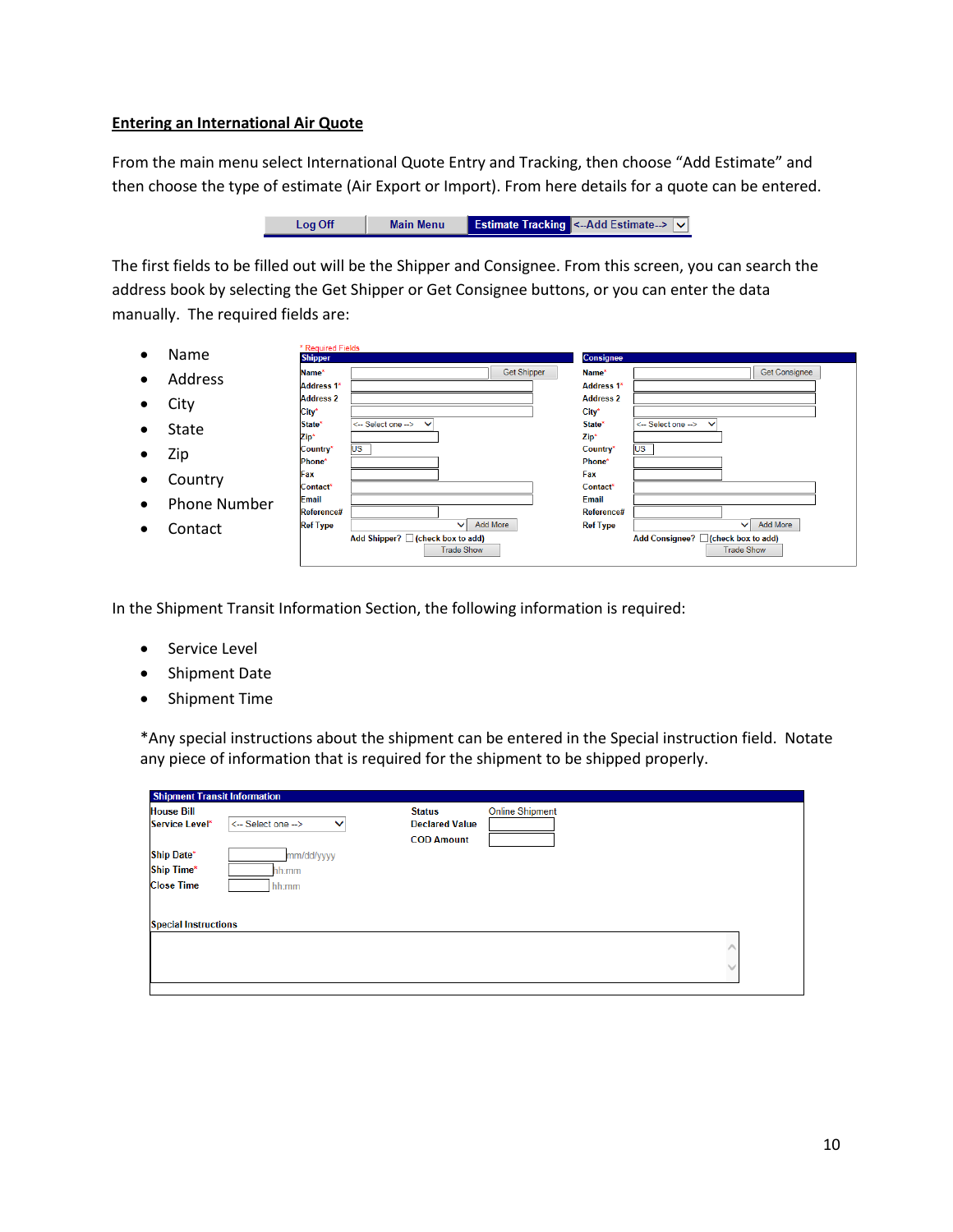Within the "Add Freight Information" field, the following areas are required:

- Pieces
- Type
- Description
- Weight
- Dimensions

| <b>Add Freight Information</b> | Add More                  |                    |        |      |              |  |  |
|--------------------------------|---------------------------|--------------------|--------|------|--------------|--|--|
| <b>Pieces Type</b>             |                           | <b>Description</b> | Weight |      |              |  |  |
|                                | <-- Select one --> $\vee$ |                    |        | l Ib | In           |  |  |
|                                | <-- Select one --> VI     |                    |        | l Ib | $\mathsf{I}$ |  |  |
|                                | l<-- Select one --> ∨l    |                    |        | l Ib | In           |  |  |

When all information is entered, **click the SUBMIT button**.

#### **Entering an International Ocean Quote**

From the main menu select International Quote Entry and Tracking, then choose "Add Estimate" and then choose the type of estimate (Ocean Export or Import). From here details for a quote can be entered.

| Log Off | <b>Main Menu</b> | <b>Estimate Tracking &lt;-- Add Estimate-&gt;</b> |
|---------|------------------|---------------------------------------------------|

The first fields to be filled out will be the Shipper and Consignee. From this screen, you can search the address book by selecting the Get Shipper or Get Consignee buttons, or you can enter the data manually. The required fields are:

| Name                             | * Required Fields<br><b>Shipper</b>                    | <b>Consignee</b>                                        |
|----------------------------------|--------------------------------------------------------|---------------------------------------------------------|
|                                  | Name*                                                  | <b>Get Shipper</b><br>Get Consignee<br>Name*            |
| <b>Address</b><br>$\bullet$      | Address <sub>1</sub> *                                 | <b>Address 1*</b>                                       |
|                                  | <b>Address 2</b>                                       | <b>Address 2</b>                                        |
| ر ity<br>٠                       | City*                                                  | City*                                                   |
|                                  | State*<br><-- Select one --><br>$\checkmark$           | State*<br><-- Select one --><br>$\checkmark$            |
| State                            | Zip*                                                   | Zip*                                                    |
|                                  | <b>US</b><br>Country*                                  | US<br>Country <sup>*</sup>                              |
| Zip<br>٠                         | Phone*                                                 | Phone*                                                  |
|                                  | Fax                                                    | Fax                                                     |
| Country<br>$\bullet$             | Contact*<br><b>Email</b>                               | Contact*<br><b>Email</b>                                |
|                                  | Reference#                                             | Reference#                                              |
| <b>Phone Number</b><br>$\bullet$ | <b>Add More</b><br>◡⊩<br><b>Ref Type</b>               | $\vee$ Add More<br><b>Ref Type</b>                      |
| Contact<br>٠                     | Add Shipper? □ (check box to add)<br><b>Trade Show</b> | Add Consignee? C(check box to add)<br><b>Trade Show</b> |

In the Shipment Transit Information Section, the following information is required:

- **•** Service Level
- Shipment Date
- Shipment Time
- Must specify if shipment is Full Container Load (FCL) or Less than Container Load (LCL)

\*Any special instructions about the shipment can be entered in the Special instruction field. Notate any piece of information that is required for the shipment to be shipped properly.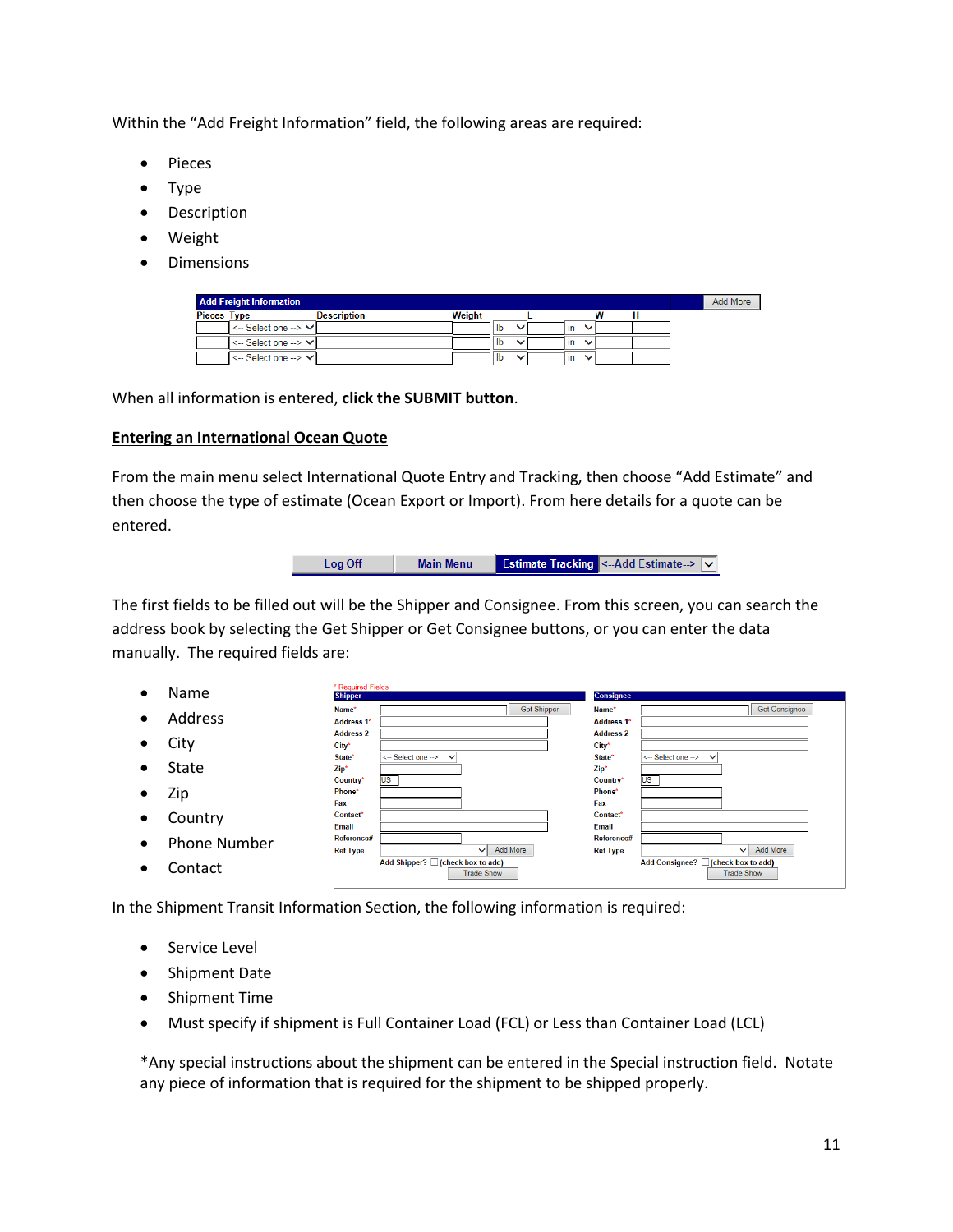| <b>Shipment Transit Information</b>       |                       |                        |
|-------------------------------------------|-----------------------|------------------------|
| <b>House Bill</b>                         | <b>Status</b>         | <b>Online Shipment</b> |
| Service Level*<br><-- Select one --><br>◡ | <b>Declared Value</b> |                        |
|                                           | <b>COD Amount</b>     |                        |
| <b>Ship Date*</b><br>mm/dd/yyyy           |                       |                        |
| Ship Time*<br>hh:mm                       |                       |                        |
| <b>Close Time</b><br>hh:mm                |                       |                        |
|                                           |                       |                        |
|                                           |                       |                        |
| <b>Special Instructions</b>               |                       |                        |
|                                           |                       |                        |
|                                           |                       |                        |
|                                           |                       | ◡                      |
|                                           |                       |                        |

Within the "Add Freight Information" field, the following areas are required:

- Pieces
- Type
- Description
- Weight
- **•** Dimensions

| <b>Add Freight Information</b> |                                    |             |        |      |  |  |      |  |   |  |  | Add More |
|--------------------------------|------------------------------------|-------------|--------|------|--|--|------|--|---|--|--|----------|
| Pieces Type                    |                                    | Description | Weight |      |  |  |      |  | w |  |  |          |
|                                | <-- Select one --> V               |             |        | l Ib |  |  | l In |  |   |  |  |          |
|                                | $\leftarrow$ Select one --> $\vee$ |             |        | l Ib |  |  | l in |  |   |  |  |          |
|                                | <-- Select one --> VI              |             |        | l Ib |  |  | l in |  |   |  |  |          |

When all information is entered, **click the SUBMIT button**.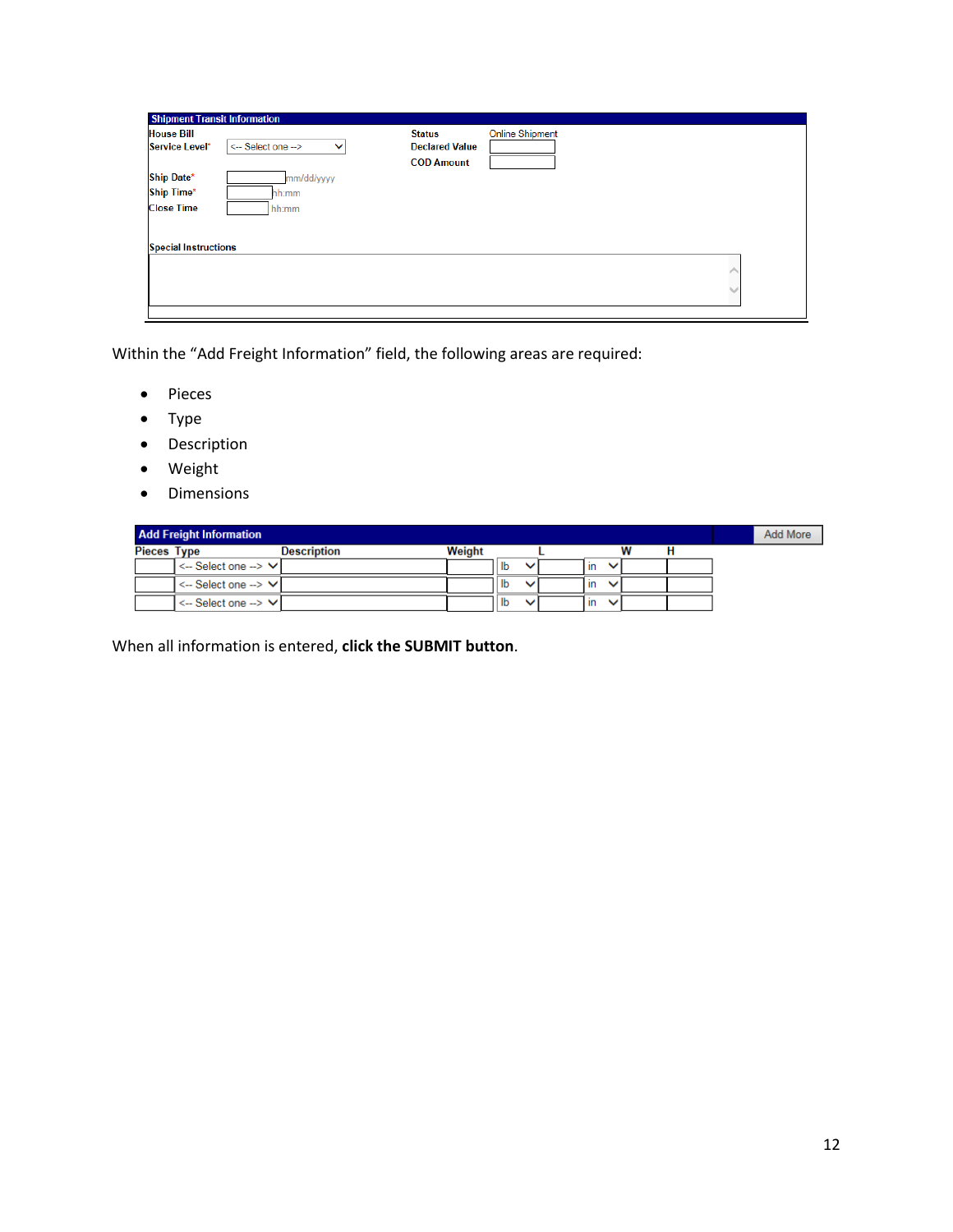#### **Tracking a Domestic & Truckload Shipment**

To track the status of a Domestic or Truckload shipment, choose "Domestic Shipment & Tracking" from the main menu. This will bring you to the main shipment board (Below). From here you can choose which shipment you would like to check the status of.

| <b>Shipment Tracking</b>                                           |     |                  |  |             |                |                  |                    |    |                    |  |             |                |                      |
|--------------------------------------------------------------------|-----|------------------|--|-------------|----------------|------------------|--------------------|----|--------------------|--|-------------|----------------|----------------------|
| * Note: Shipments viewed are within the last 360 days only.        |     |                  |  |             |                |                  |                    |    |                    |  |             |                |                      |
| Charges reflected do not include aggregate discount, if applicable |     |                  |  |             |                |                  |                    |    |                    |  |             |                |                      |
|                                                                    | Stn | Housebill Origin |  | <b>Dest</b> | <b>Shipper</b> | <b>Consignee</b> | <b>Ship Date V</b> | Sv | Recovery DT Status |  | <b>Mode</b> | <b>Charges</b> | Print<br>IIAWD/Label |
|                                                                    |     |                  |  |             |                |                  |                    |    |                    |  |             |                |                      |
|                                                                    |     |                  |  |             |                |                  |                    |    |                    |  |             |                |                      |

To view details of the shipment click "Select". Once at the Update Shipment page, no changes can be made, however you have the available options at the bottom of the page seen below.

|                  |                       | <b>Create Another Shipment</b> |                                                             |  |
|------------------|-----------------------|--------------------------------|-------------------------------------------------------------|--|
| <b>Documents</b> | <b>Tracking Notes</b> |                                | View/Print Airbill   View/Print Shipping Label(s)   LTL BOL |  |

To Track the shipment choose "Track". This shows the current status of the shipment. The tracking notes are also presented below.

| <b>Shipment Inquiry</b>       |                                                |
|-------------------------------|------------------------------------------------|
|                               | <b>Tracking Number:</b>                        |
|                               | Housebill Number:                              |
|                               | <b>Shipment Date/Time:</b>                     |
| Scheduled Delivery Date/Time: |                                                |
|                               | Signed For By:                                 |
|                               | Shipment Received On:                          |
|                               | Service Level:                                 |
|                               | Pieces:                                        |
|                               | Chargeable Weight:                             |
|                               | Weight:                                        |
|                               | <b>Shipper Reference:</b>                      |
|                               | <b>Consignee Reference:</b>                    |
|                               | <b>Shipment Mode: Domestic</b>                 |
|                               | <b>Status: New Shipment</b>                    |
|                               | SPECIALTY FREIGHT SERVICE- AIRW, 610-521-7650, |
|                               | Station Info: air@specialty-freight.com        |
|                               |                                                |
| <b>Tracking Notes</b>         |                                                |
| <b>Status Updated On</b>      | <b>Note</b>                                    |
| 12/13/2014 9:34:02 AM         | Shipment created.                              |
|                               |                                                |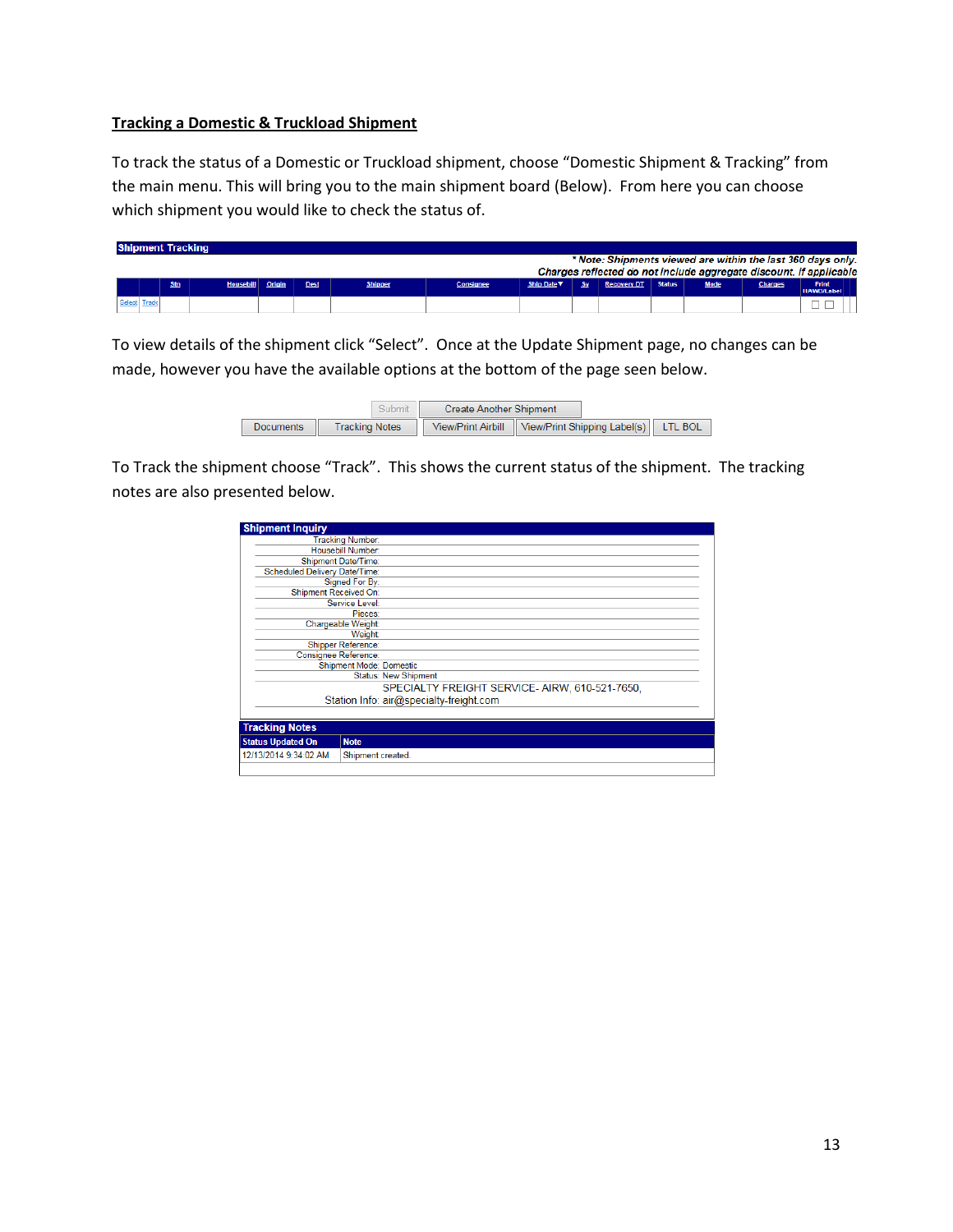#### **Tracking an International Shipment**

To track the status of an International shipment, choose "International Shipment & Tracking" from the main menu. This will bring you to the main shipment board (Below). From here you can choose which shipment you would like to check the status of.

|                                                                    |  |            |                  |  | <b>Shipment Tracking</b> |                |           |             |     |                    |  |      |                |                      |  |  |  |
|--------------------------------------------------------------------|--|------------|------------------|--|--------------------------|----------------|-----------|-------------|-----|--------------------|--|------|----------------|----------------------|--|--|--|
| * Note: Shipments viewed are within the last 360 days only.        |  |            |                  |  |                          |                |           |             |     |                    |  |      |                |                      |  |  |  |
| Charges reflected do not include aggregate discount, if applicable |  |            |                  |  |                          |                |           |             |     |                    |  |      |                |                      |  |  |  |
|                                                                    |  | <b>Stn</b> | Housebill Origin |  | <b>Dest</b>              | <b>Shipper</b> | Consignee | Ship Date V | Sv. | Recovery DT Status |  | Mode | <b>Charges</b> | Print<br>IIAWB/Label |  |  |  |
| Select Track                                                       |  |            |                  |  |                          |                |           |             |     |                    |  |      |                |                      |  |  |  |

To view details of the shipment click "Select". Once at the Update Shipment page, no changes can be made, however you have the available options at the bottom of the page seen below.

| <b>Submit</b> |                            |                       | <b>Create Another Shipment</b> |                                                                     |             |
|---------------|----------------------------|-----------------------|--------------------------------|---------------------------------------------------------------------|-------------|
| Documents     | <b>Email Notifications</b> | <b>Tracking Notes</b> |                                | View/Print Airbill   View/Print Shipping Label(s)   View/Print HAWB | Attach File |

To Track the shipment choose "Track". This shows the current status of the shipment. The tracking notes are also presented below.

| <b>Tracking Number:</b>              |                                                   |
|--------------------------------------|---------------------------------------------------|
| Housebill Number:                    |                                                   |
| <b>Shipment Date/Time:</b>           |                                                   |
| <b>Scheduled Delivery Date/Time:</b> |                                                   |
| Signed For By:                       |                                                   |
| Shipment Received On:                |                                                   |
| Service Level:                       |                                                   |
| Pieces:                              |                                                   |
| Chargeable Weight:                   |                                                   |
| <b>Shipper Reference:</b>            |                                                   |
| <b>Consignee Reference:</b>          |                                                   |
| Shipment Mode:                       |                                                   |
| <b>Load Port:</b>                    |                                                   |
| <b>Destination Port:</b>             |                                                   |
| Status:                              |                                                   |
|                                      | SPECIALTY FREIGHT SERVICE- INTAIRW, 610-521-7650, |
|                                      | Station Info: intl@specialty-freight.com          |
|                                      |                                                   |

| <b>Tracking Notes</b>    |             |
|--------------------------|-------------|
| <b>Status Updated On</b> | <b>Note</b> |
|                          |             |

### **POD Reporting**

To run a POD reports, from the main menu choose "POD Report".

Then select the criteria of the report searching by date, service level, and shipment type.

| <b>POD Report Criteria</b>                         |                    |              |                                            |
|----------------------------------------------------|--------------------|--------------|--------------------------------------------|
| From Date:<br>Service Level:<br>Shipment Type: All | <-- Select one --> | $\checkmark$ | To Date:<br>Include Non POD Shipments: Yes |
|                                                    |                    |              | Submit                                     |